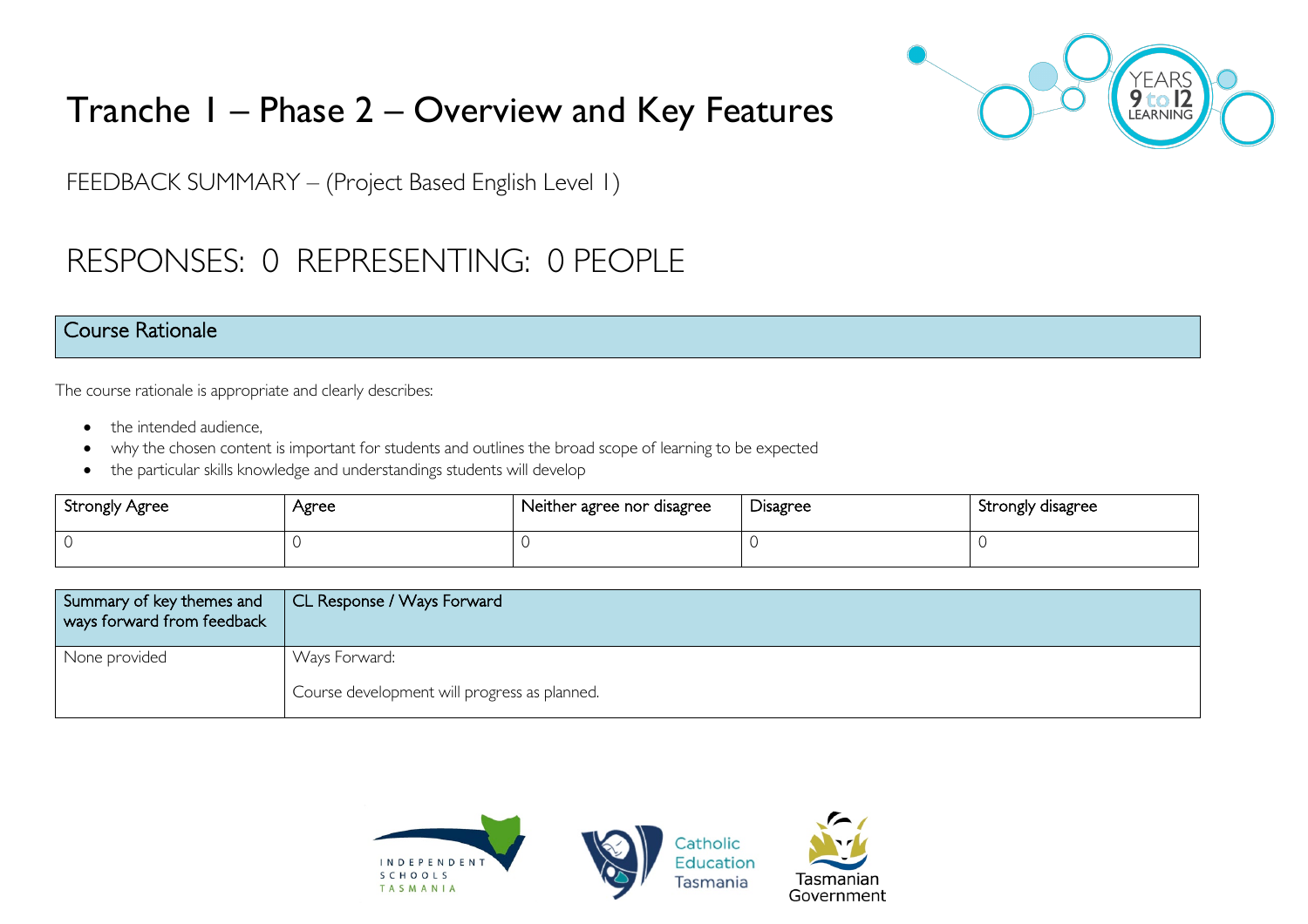# Pathways In

The pathways in are appropriate and clearly describes all relevant pathways.

| Strongly Agree | Agree | Neither agree nor disagree | Disagree | Strongly disagree |
|----------------|-------|----------------------------|----------|-------------------|
| $\cap$         |       |                            |          |                   |

| Summary of key themes and ways forward from feedback | CL Response / Ways Forward                   |
|------------------------------------------------------|----------------------------------------------|
| None provided                                        | Ways Forward:                                |
|                                                      | Course development will progress as planned. |

| <b>Learning Outcomes</b> |  |
|--------------------------|--|
|--------------------------|--|

• Learning outcomes describe observable and measurable behaviours so that valid judgements can be made about whether students have achieved the learning outcomes and at what level.

• Clear learning outcomes are important because they communicate to students what they are expected to do as a result of successfully completing a course or module.

#### In consideration of the learning outcomes identified in this paper do they clearly describe what students will be able to do on successful completion of a course (or module of work)?

| Yes | No |
|-----|----|
|     | ◡  |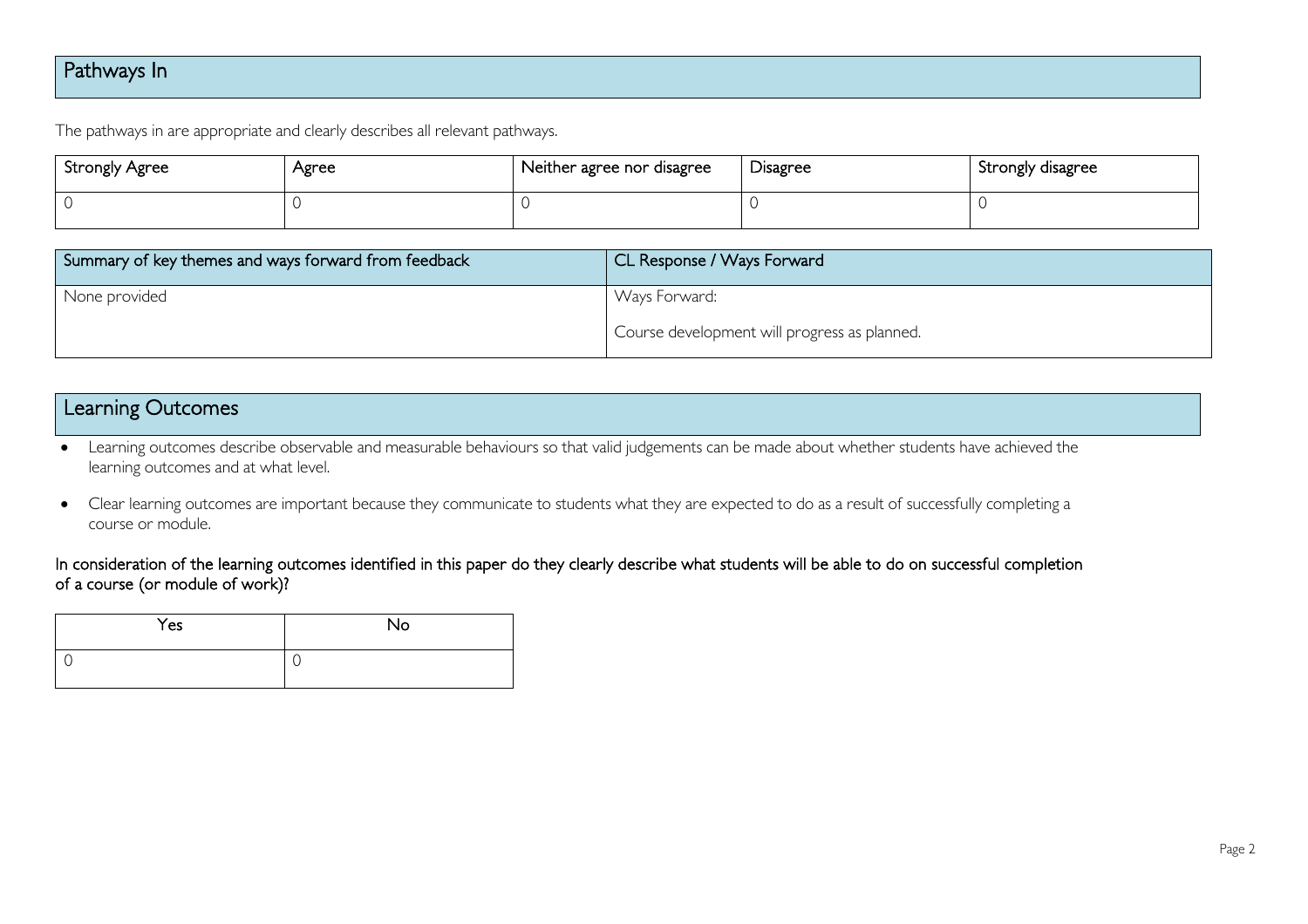| Summary of key themes and ways forward from feedback | CL Response / Ways Forward                   |
|------------------------------------------------------|----------------------------------------------|
| None provided                                        | Ways Forward:                                |
|                                                      | Course development will progress as planned. |

# Course Structure

- All course structures for Tranche 1 courses are aligned to the Integrated Policy Model.
- All courses will be 150 hours in length, and divided equally into three weighted modules of 50 hours each.

#### Do you agree with the proposed organisation of modules identified in this paper?

| Yes | No |
|-----|----|
|     | ◡  |

| Summary of key themes and ways forward from feedback | CL Response / Ways Forward                   |
|------------------------------------------------------|----------------------------------------------|
| None provided                                        | Ways Forward:                                |
|                                                      | Course development will progress as planned. |

| $\overline{\phantom{a}}$<br>Sequence<br>Delivery ' |  |  |
|----------------------------------------------------|--|--|
|                                                    |  |  |

#### Do you agree with the course delivery sequence proposed in this paper?

| Yes                                                  | No |                            |
|------------------------------------------------------|----|----------------------------|
|                                                      |    |                            |
| Summary of key themes and ways forward from feedback |    | CL Response / Ways Forward |
| None provided                                        |    | Ways Forward:              |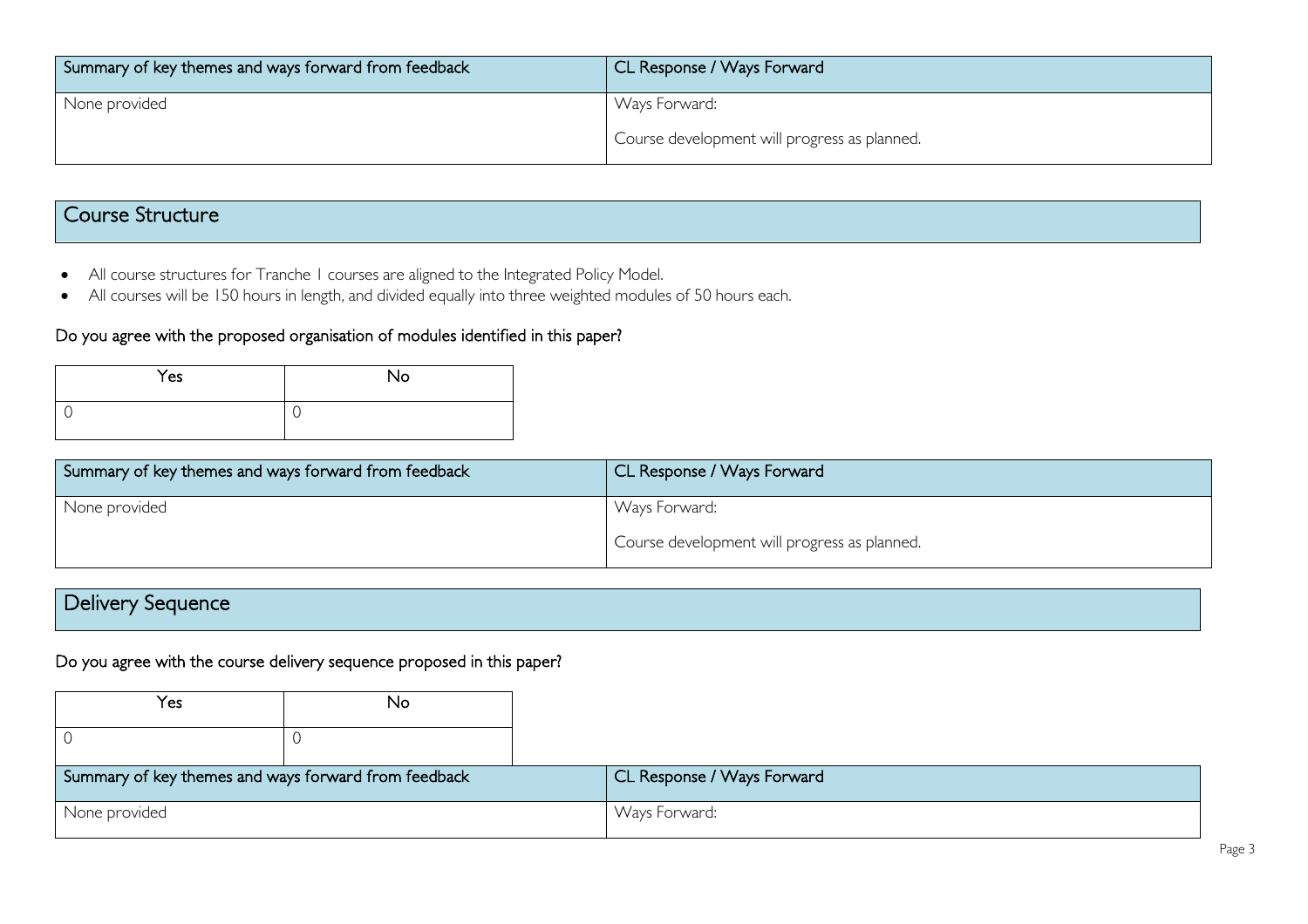## Module Content

Please note that the descriptions of module content may vary from course to course for example:

- some will identify specific themes, concepts and topics to organise course content.
- some *may* enable teacher/learner choice of themes, concepts and topics.

#### Do you agree with the module content proposed in this this paper?

| Yes | No |
|-----|----|
|     | ◡  |

| Summary of key themes and ways forward from feedback | CL Response / Ways Forward                   |
|------------------------------------------------------|----------------------------------------------|
| None provided                                        | Ways Forward:                                |
|                                                      | Course development will progress as planned. |

# Relationship to Possible Future Provision

Tranche 1 courses are placed in a specific curriculum focus area, which shapes the nature of the learning and the course design. There are 5 focus areas:

- Discipline based
- Personal Futures
- Professional Studies
- Transdisciplinary
- Work-based learning

#### Do you agree with the suggested Focus Area for this course?